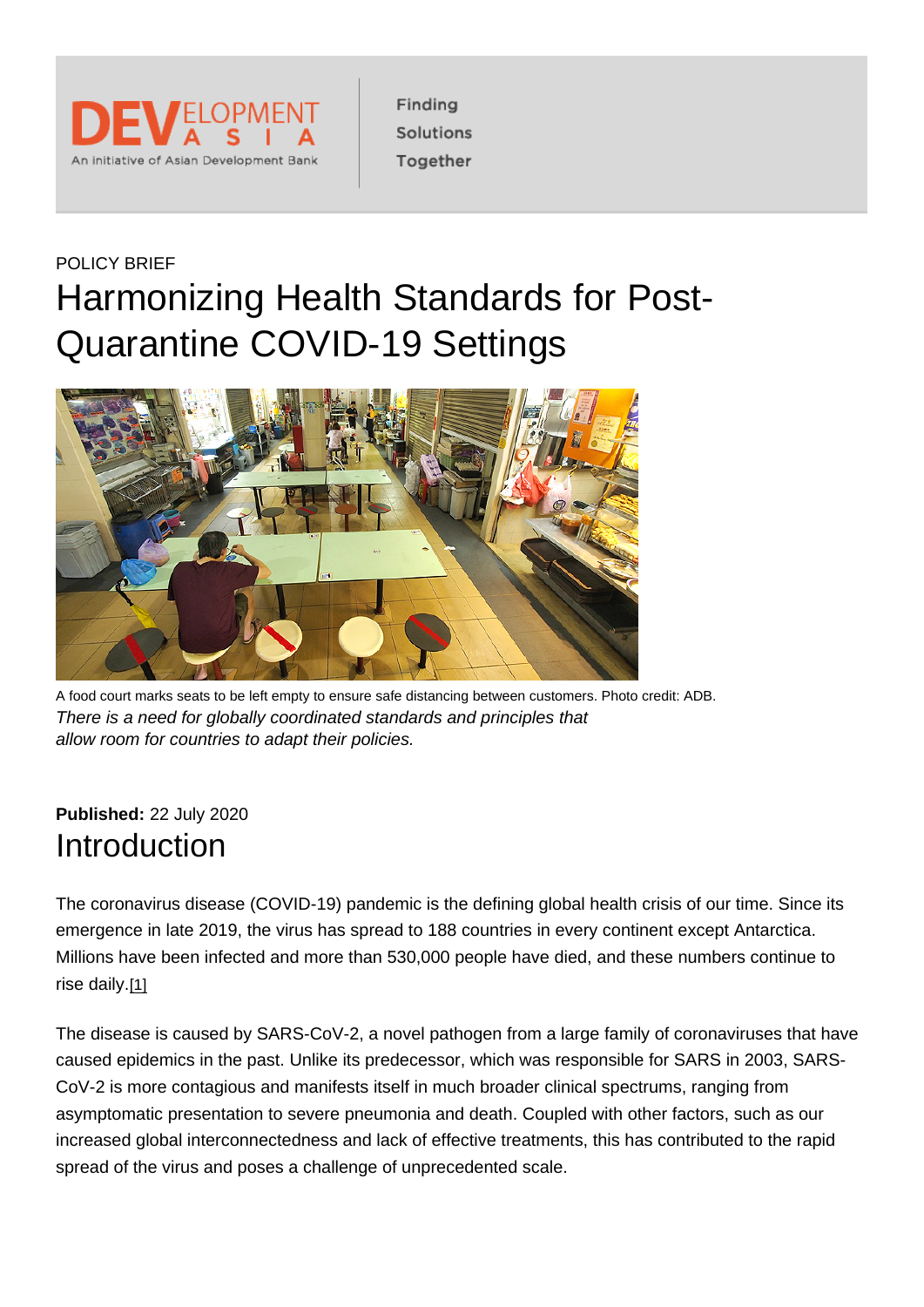Researchers worldwide are rushing to develop antivirals and vaccines with clinical trials for over 100 vaccine candidates. However, developing vaccines may take around 12 to 18 months and efforts may be further limited by regulatory hurdles, liability concerns, manufacturing issues, and the lack of robust data. Public health (non-pharmaceutical) interventions are therefore important. Until a vaccine becomes available or effective, they are the only options available to governments to reduce the caseload.

Public health interventions are typically deployed in and across societies at varying points of the virus transmission pathway network. The goal is to flatten the curve of infection to prevent the overloading of health systems by slowing transmission and spreading case incidents over a longer period. This is conceptually framed by our understanding of R0, the basic reproduction number, which is estimated to be between 2 and 3 for COVID-19.[\[2\]](https://development.asia/printpdf/policy-brief/harmonizing-health-standards-post-quarantine-covid-19-settings#_ftn2) By bringing this number down, governments may reduce the epidemic's intensity, thus taking pressure off health systems.

However, epidemic control measures come with attendant societal and economic costs, and the more rigorous the public health measures, the larger the nonpublic health costs. Closing off borders dampens trade, shutting down cities upends businesses, etc.—all of which are expected to cost the global economy upwards of \$1 trillion dollars in 2020.[\[3\]](https://development.asia/printpdf/policy-brief/harmonizing-health-standards-post-quarantine-covid-19-settings#_ftn3) As Nobel Laureate economist Robert Schiller puts it, there are dual contagions at play here—a massive health contagion and a parallel contagion of severe economic distress. "Lives or livelihoods" is a false dichotomy; it's "lives and livelihoods."

What then is in the menu of options for policymakers to consider and when should policymakers deploy which interventions? What are the minimum measures to be retained when adjusting for economic disruptions? We take a look at the main interventions available, the economic and health considerations surrounding them, and discuss how this balancing act might play out in real life.

This policy brief is based on a [presentation by the National University of Singapore](https://events.development.asia/node/26851) at the [Policy Actions](https://events.development.asia/learning-events/policy-actions-covid-19-economic-recovery-pacer-dialogues)  [for COVID-19 Economic Recovery \(PACER\) Dialogues](https://events.development.asia/learning-events/policy-actions-covid-19-economic-recovery-pacer-dialogues) organized by the Asian Development Bank.

# Policy Options

Epidemic control measures are usually built around key points in the virus's transmission pathways, forming three key layers of defense against the spread of the disease.

| <b>Measures</b> |                                                                                      | <b>Examples</b>                                                                            |
|-----------------|--------------------------------------------------------------------------------------|--------------------------------------------------------------------------------------------|
| Border controls | From source area, which may be extended<br>over time                                 | From Wuhan, then Hubei; closure of the<br>Victoria, New South Wales border in<br>Australia |
|                 | From source country (outside source area but<br>administratively easily delineable)  | From the whole of the People's Republic<br>of China                                        |
|                 | From other countries or areas from which<br>there have been incidences of infections | Visa suspension for select nationalities                                                   |

### Table 1: Epidemic Control Measures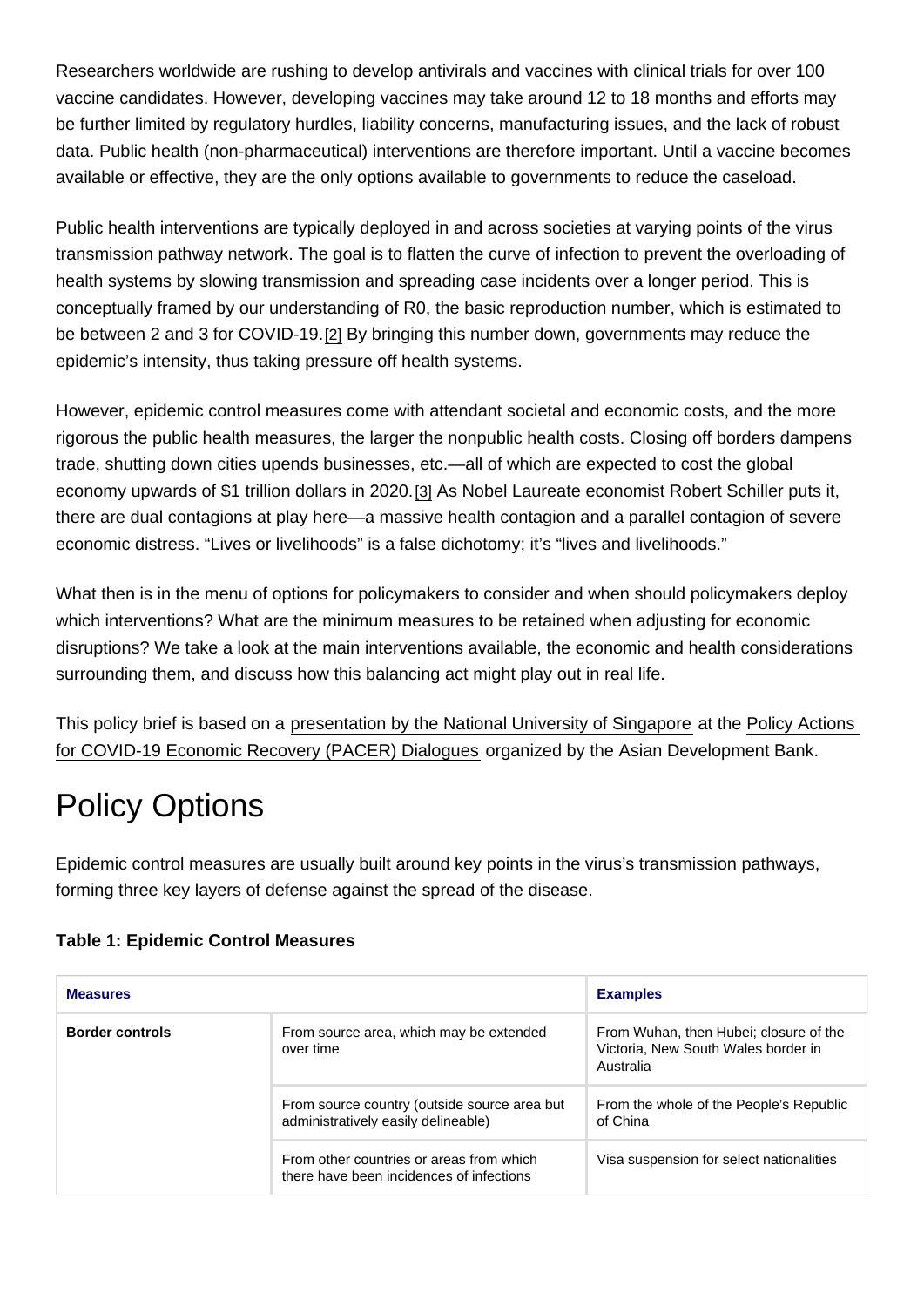| Active measures to identify<br>and isolate cases and close<br>contacts | Detection of<br>potential cases                                                  | Imported potential<br>cases                 | Through screening at healthcare (and<br>other) facilities               |
|------------------------------------------------------------------------|----------------------------------------------------------------------------------|---------------------------------------------|-------------------------------------------------------------------------|
|                                                                        |                                                                                  | Suspected unlinked<br>confirmed cases       |                                                                         |
|                                                                        |                                                                                  | Contacts of<br>confirmed imported<br>cases  | By contact tracing                                                      |
|                                                                        | Isolation or<br>quarantine                                                       | <b>Healthcare facilities</b><br>(hospitals) | Hospital infection control, protection of<br>healthcare personnel       |
|                                                                        |                                                                                  | Homes                                       |                                                                         |
|                                                                        |                                                                                  | Quarantine facilities                       |                                                                         |
|                                                                        | Treatment, including financial support for<br>treatment costs and loss of income |                                             | With Remdesivir, Ritonavir/Lopinavir                                    |
|                                                                        | Release                                                                          |                                             | Release after ascertainment of non-<br>infectiousness                   |
| General measures<br>(Community measures,<br>mitigating measures, etc.) | Measures to reduce contact within the<br>community (social/safe distancing)      |                                             | Reducing public gatherings, school, and<br>business closures            |
|                                                                        | Public communications                                                            |                                             | Community sanitation and hygiene, mask<br>use, self-isolation if unwell |
|                                                                        | Provision of necessities and other supplies                                      |                                             | Masks, medical, and food supplies                                       |
|                                                                        | Others                                                                           |                                             | Environmental cleansing, Business<br>continuity planning, etc.          |

Source: NUS Saw Swee Hock School of Public Health, 2020[\[4\]](https://development.asia/printpdf/policy-brief/harmonizing-health-standards-post-quarantine-covid-19-settings#_ftn4)

Border controls seek to prevent the importation of the virus into the country, while active and general measures are deployed to reduce community transmissions once imported cases have been "seeded" within national borders. All three layers of defense involve some form of "safe distancing," a term encompassing a broad set of measures aimed at reducing physical interactions on individual, community, and population levels to prevent human transmissions. A point to note here is that the term "social distancing" is less preferred as the social elements of interaction are important for mental health and should be preserved wherever possible. It should be emphasized that these interventions are a suite and are not mutually exclusive. In fact, they work best when deployed together.

There is a high degree of variation in the exact implementation (extent, scale, duration) of public health interventions, with varying results as well. New Zealand's tiered lockdown of 77 days managed to completely "eliminate" the virus. In India, daily case numbers continue to climb despite stringent controls that commenced late-March. Taipei,China went without a lockdown but still managed to control its disease situation effectively; success factors include quick preparation and early intervention. In the United Kingdom, a "herd immunity" strategy was infamously attempted during the outbreak's early stages, triggering widespread backlash and an eventual reversal in policy.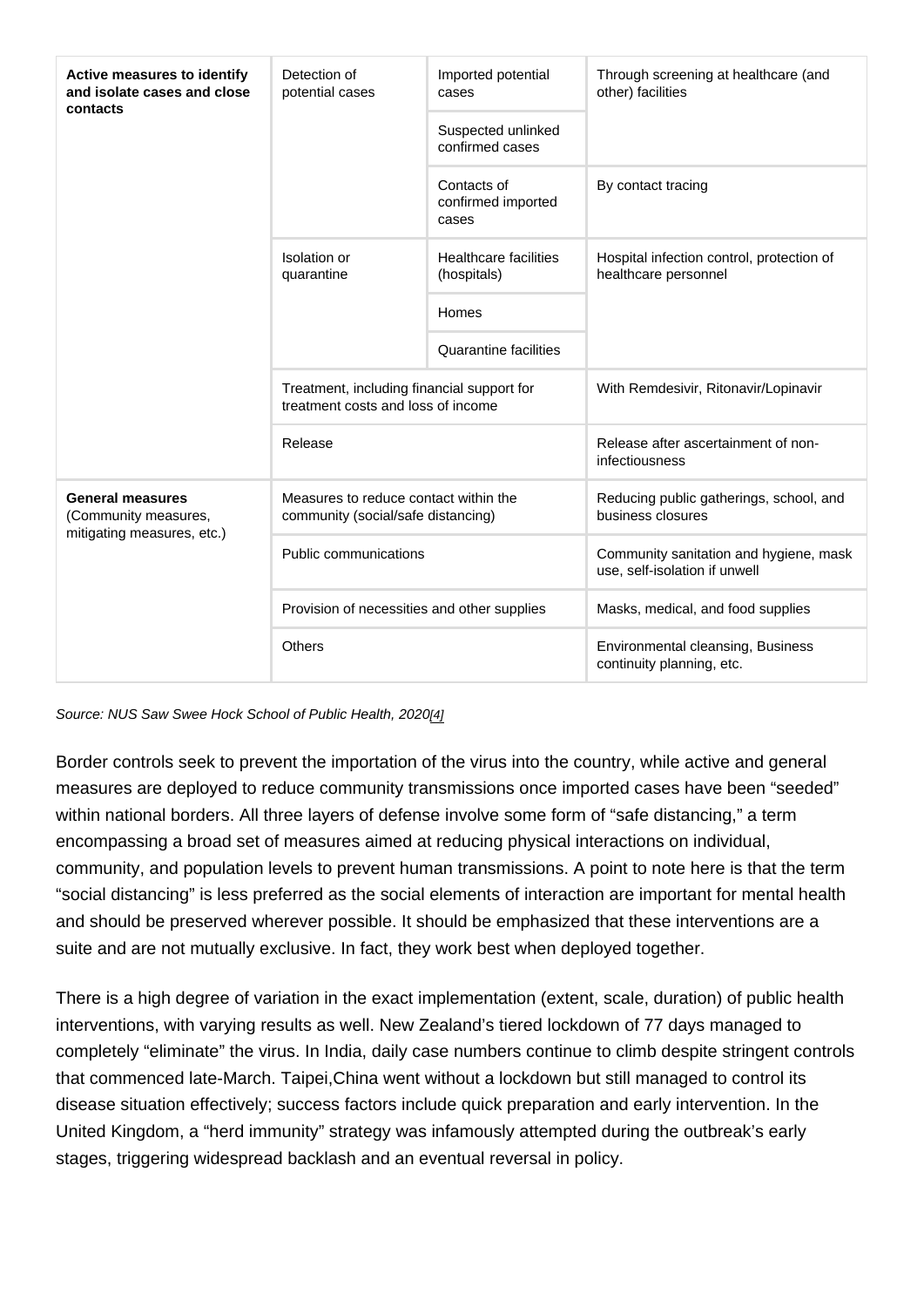This lack of harmonization in policymaking is largely inevitable. SARS-CoV-2 emerged and spread with such rapidity that many governments resorted to implementing a cascade of changing, ad-hoc interventions, which continues to play out even as countries begin to lift restrictions. Different countries also have vastly different resources with very different transmission and socio-political contexts as well; and these will drive the practical implementation and lifting of restrictions. There is no playbook to follow, and every country has to "cross the river by feeling the stones," as former Chinese leader Deng Xiao Ping said.

A middle ground thus has to be reached. Globally coordinated standards and principles could be maintained, promulgated, and evolved in the light of new evidence while allowing room for countries to consider and adapt guidance dynamically. The World Health Organization (WHO) has already published some general guidance for containing the current health contagion. We would do well to incorporate socioeconomic factors for a more nuanced balancing of lives and livelihoods.

# Objectives, Considerations, and Approaches

There are four objectives to achieve in these difficult situations. First, to test, trace, and isolate cases as soon as possible to avoid secondary cases and widespread community transmission. Second, to prevent hospital and health system resources from being overwhelmed. Third, to enable cautious economic reopening so that livelihoods can be maintained. And lastly, to prepare citizens and businesses for the profound changes that a COVID-19 world necessitates.

Balancing these four objectives will be dynamic, requiring multidisciplinary decision-making and access to real-time information. A key need is a better understanding of risk. There is no threshold of zero risks, and the probabilistic risks of business activities versus health system capacity to cope with a surge in cases should be used in decision-making. There is no ex-ante right or wrong here. Options should be openly debated by officials across health and economic agencies.

Regular severity monitoring and risk assessments will be critical to inform policymaking and actions to be taken at each level of threat. For one, there is useful, albeit dynamic data emerging from the United States about the risks of various business activities across 100 well-known occupations. [\[5\]](https://development.asia/printpdf/policy-brief/harmonizing-health-standards-post-quarantine-covid-19-settings#_ftn5) These were derived via an evaluation of three physical attributes: contact with others, level of physical proximity, and exposure to disease and infection. Public officials, who have the option to be selective in the activities and businesses to be permitted, should study these carefully when calibrating "lockdowns" or unlocking measures.

Critical enablers to a successful COVID-19 internal response—and subsequently, a less dangerous reopening—will involve the fulfillment of various stakeholder roles on the part of health agencies, the rest of the government, and the public. On the clinical front, health agencies must test, trace, and isolate cases aggressively and preserve health system capacity. The rest of the government will have to augment their work, ensure strong enforcement and supply chain effectiveness, and maintain sound communications and public trust. Economic rescue packages will be critical to support livelihoods and foster cooperation with public health measures. On the side of the public, strong digital enablement and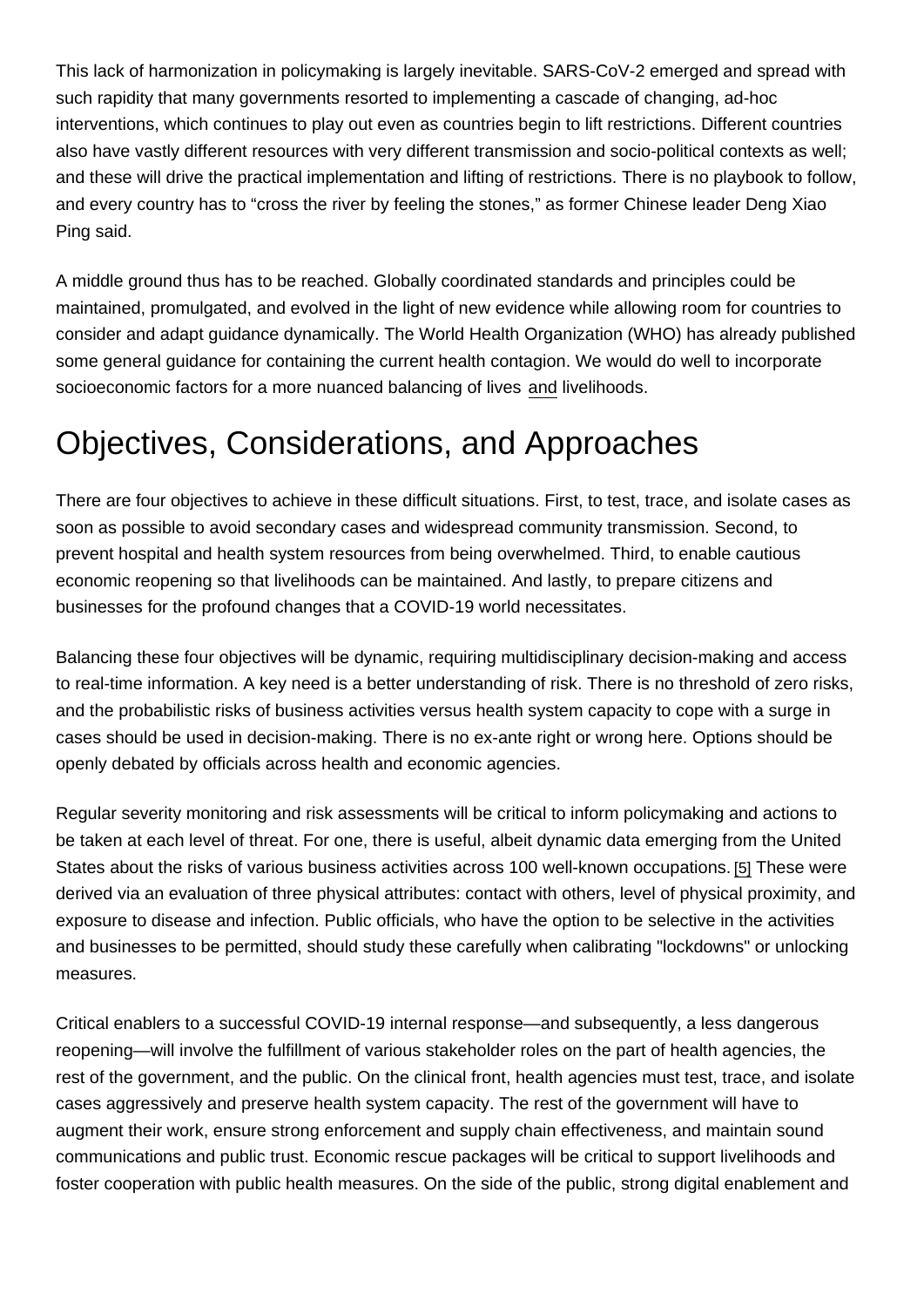an understanding and willingness to sacrifice for a greater good seem to correlate highly with a country's success.

We posit that a recurring loop of risk assessments, early detection of outbreaks, and micro-lockdowns will define the "next normal"—analogous to a game of whack-a-mole. We are already seeing this in the People's Republic of China, Republic of Korea, and most recently, Australia. Again, it is important to keep in mind that countries unlock not because they are out of the woods, but because the economic consequences of safe distancing are too damaging and unacceptable to the public.

Countries will have to define the acceptable levels of risks vis-a-vis economic implications and continuously implement and relax public health interventions depending on the outbreak situation. Business and municipal disruptions will form a recurring theme—both will have to reinvent. Businesses may switch to "tele-everything" structures with greater emphasis on e-commerce. Neighborhoods and cities may evolve in tandem to become more self-contained and greener.

We have provided here a stepladder approach based on resource availability to what we deem as minimum measures for a post-lockdown period for policymakers to consider. As aforementioned, there is no single formula for all, and careful consideration is needed based on a country's capacity and infrastructure. That said, our view is that public health measures, such as mask-wearing and handwashing or sanitizing are safe, inexpensive, and incur minimal inconvenience, and as such should be widely adopted.

#### **Table 2: Minimum Measures for a Post Lockdown Period**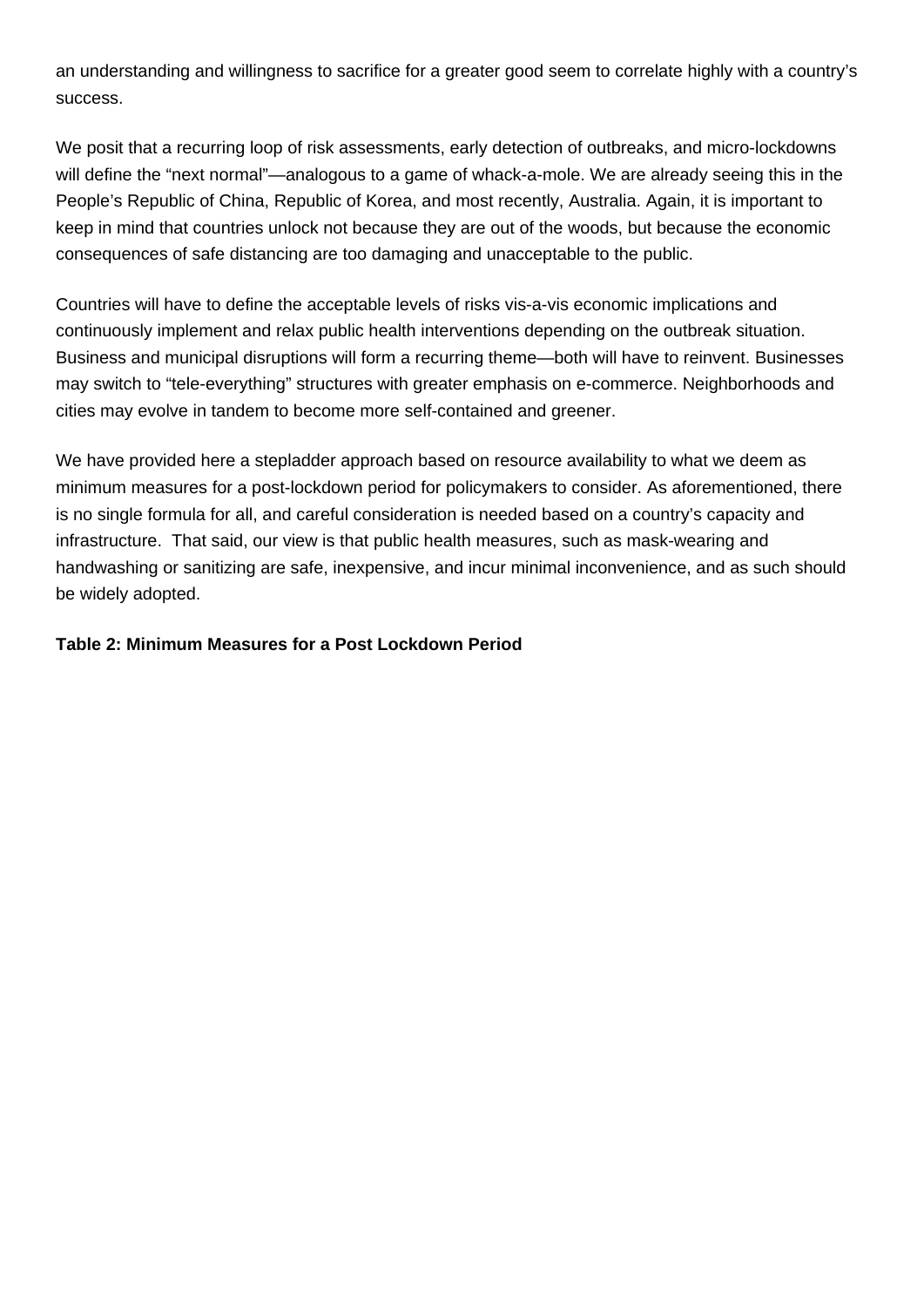Source: Author.

A final word on cross-border movements—there is a tremendous opportunity and need for countries to work together to harmonize inbound and outbound travel protocols and standards. The European Union has already begun to lift nonessential travel restrictions on 14 "safe" countries; decision factors include the epidemiological situation of a country, reciprocity, and reliability of national data. [\[6\]](https://development.asia/printpdf/policy-brief/harmonizing-health-standards-post-quarantine-covid-19-settings#_ftn6) "Fast lane" arrangements with multiple preconditions (e.g., pre-departure and post-arrival health measures, controlled itineraries) are also being trialed across countries and municipalities. Moving forward, countries may consider developing central registries for test results, interoperable digital trackers, and standardized lab techniques to better facilitate such movements.

[\[1\]](https://development.asia/printpdf/policy-brief/harmonizing-health-standards-post-quarantine-covid-19-settings#_ftnref1) Johns Hopkins University. 2020. COVID-19 Dashboard by the Center for Systems Science [and Engineering \(CSSE\) at Johns Hopkins.](https://www.arcgis.com/apps/opsdashboard/index.html#/bda7594740fd40299423467b48e9ecf6) Retrieved 1 July 2020.

[\[2\]](https://development.asia/printpdf/policy-brief/harmonizing-health-standards-post-quarantine-covid-19-settings#_ftnref2)A. Tan. 2020. [Everyone Has Part to Play to Flatten Epidemic Curve: Expert.](https://www.straitstimes.com/singapore/health/everyone-has-part-to-play-to-flatten-epidemic-curve-expert) The Straits Times. Retrieved 20 June 2020.

[\[3\]](https://development.asia/printpdf/policy-brief/harmonizing-health-standards-post-quarantine-covid-19-settings#_ftnref3)World Economic Forum. 2020. [This Is How Much the Coronavirus Will Cost the World's](https://www.weforum.org/agenda/2020/03/coronavirus-covid-19-cost-economy-2020-un-trade-economics-pandemic/)  [Economy, according to the UN.](https://www.weforum.org/agenda/2020/03/coronavirus-covid-19-cost-economy-2020-un-trade-economics-pandemic/) Retrieved 20 June 2020.

[\[4\]](https://development.asia/printpdf/policy-brief/harmonizing-health-standards-post-quarantine-covid-19-settings#_ftnref4)NUS Saw Swee Hock School of Public Health. 2020. [COVID-19 Science Report:](https://sph.nus.edu.sg/wp-content/uploads/2020/06/COVID-19-Science-Report-Containment-Measures-30-Jun.pdf)  [Containment Measures.](https://sph.nus.edu.sg/wp-content/uploads/2020/06/COVID-19-Science-Report-Containment-Measures-30-Jun.pdf) Retrieved 1 July 2020.